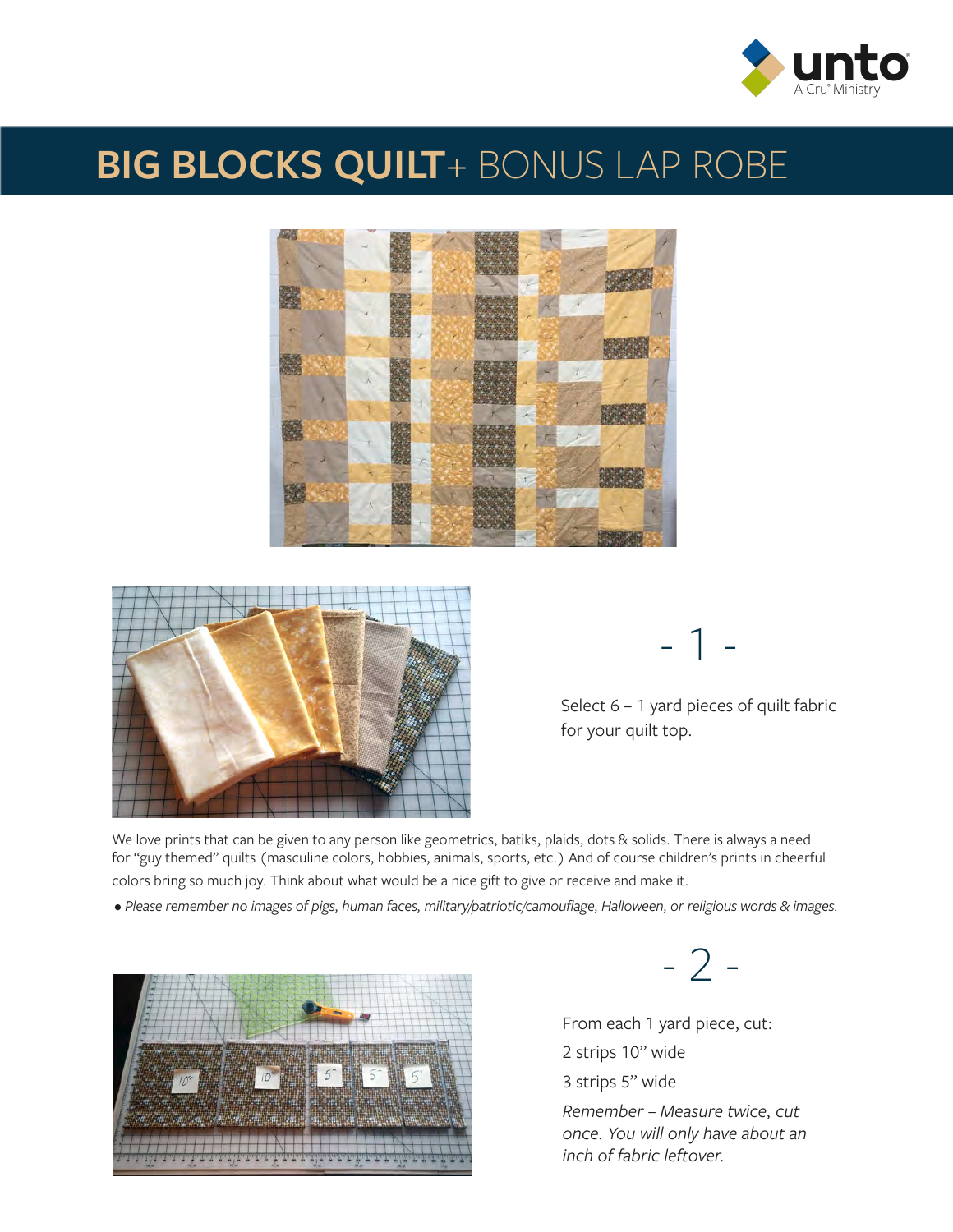

## - 3 -

From fabric #1, cut each 10" strip into 4 – 10" squares. You'll have a total of 8 squares.

*Set aside 5 squares for your quilt top. Save the remaining squares for later.*



## - 4 -

From fabric #1, cut each 5" strip into 4 – 5"x10" rectangles. You'll have a total of 12 rectangles.

*Set aside 10 rectangles for your quilt top. Save the remaining 2 rectangles for later.*



- 5 -

From fabric #1, cut one of the leftover 10" squares into 4 - 5" squares. Then cut one of the leftover rectangles into 2 – 5" squares.

*Set aside 5 squares for your quilt top, and save the other one for later.*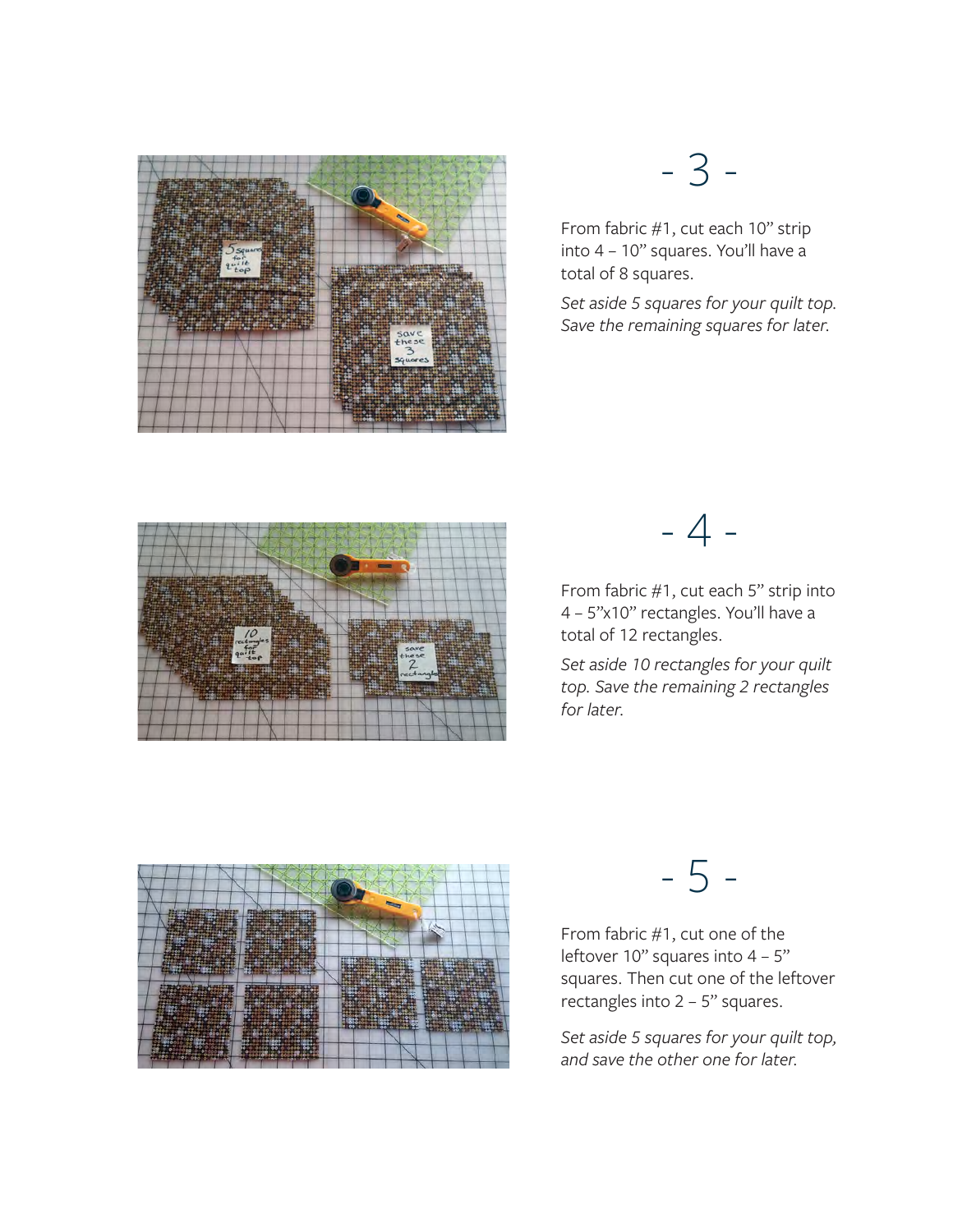







### - 6 -

Repeat the cutting instructions with your remaining 5 fabrics. You now have: 30 - 10" squares  $30 - 5"$  squares 60 – 5"x10" rectangles

*These are the pieces that will become your quilt top.*

- 7 -

Lay out your blocks in a design that pleases you. You can make several blocks alike or make each one different.

- 8 -

Sew a rectangle to one side of each 10" square (total of 30 – unit A). Press seams toward the rectangle. Remember, pressing quilt squares is not like ironing clothing. Use cotton setting and press seams gently (not a back & forth sawing motion). This will keep the edges from stretching and making your blocks "wonky".

- 9 -

Next, sew a 5" square to one end of the remaining 30 rectangles. (unit B) Press seams toward the rectangle.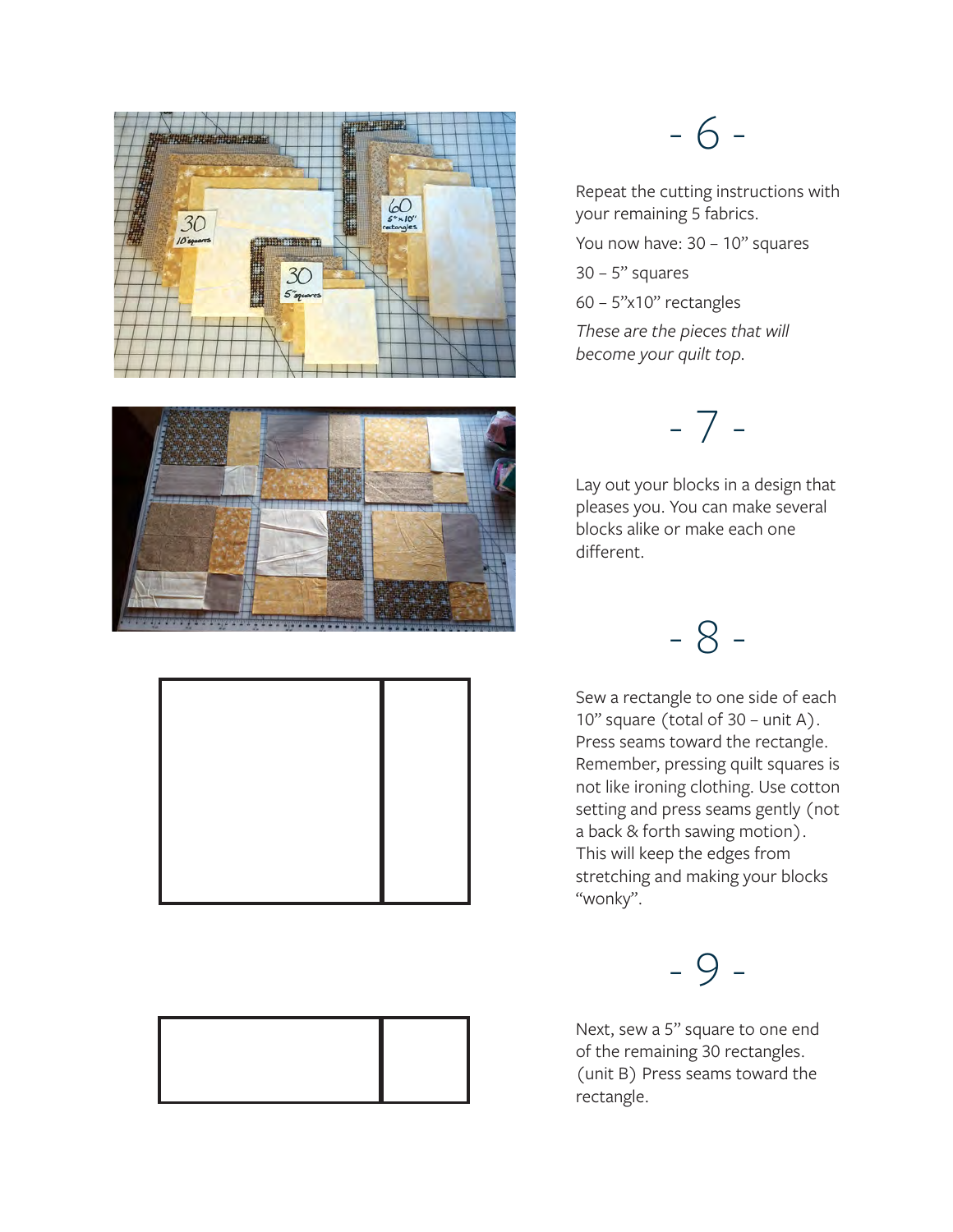

# - 10 -

Join one unit A to one unit B to form a square. Press seams toward unit B.





After completing all 30 blocks, arrange in 5 rows across and 6 rows down. Feel free to rotate the blocks for a more pleasing or interesting pattern. Sew each row together, and then press all seams to one side before adding the next row. Rows will fit together more easily if you press one row to the left and the next row to the right. You can finish your quilt by layering & tying, or whatever your favorite method is.

- 11 -

Or you can send your quilt top to us and we'll finish it:

#### **Unto Global Logistics Center 1506 Quarry Rd Mt Joy, PA 17552**

There are so many options for this quilt. If you want to take the super easy route, buy precut 10" squares (you will need 60 squares total) and a 5" charm pack (you need 30 squares). Just cut 30 of the 10" squares in half to make your 60 rectangles, then start putting blocks together. Another option is to cut 10" squares, 5" squares, and 5"x10" rectangles from scraps you have in your stash. Remember to have some calmer, plainer pieces to let your eyes rest. Have fun with this simple pattern and contact us with any questions.